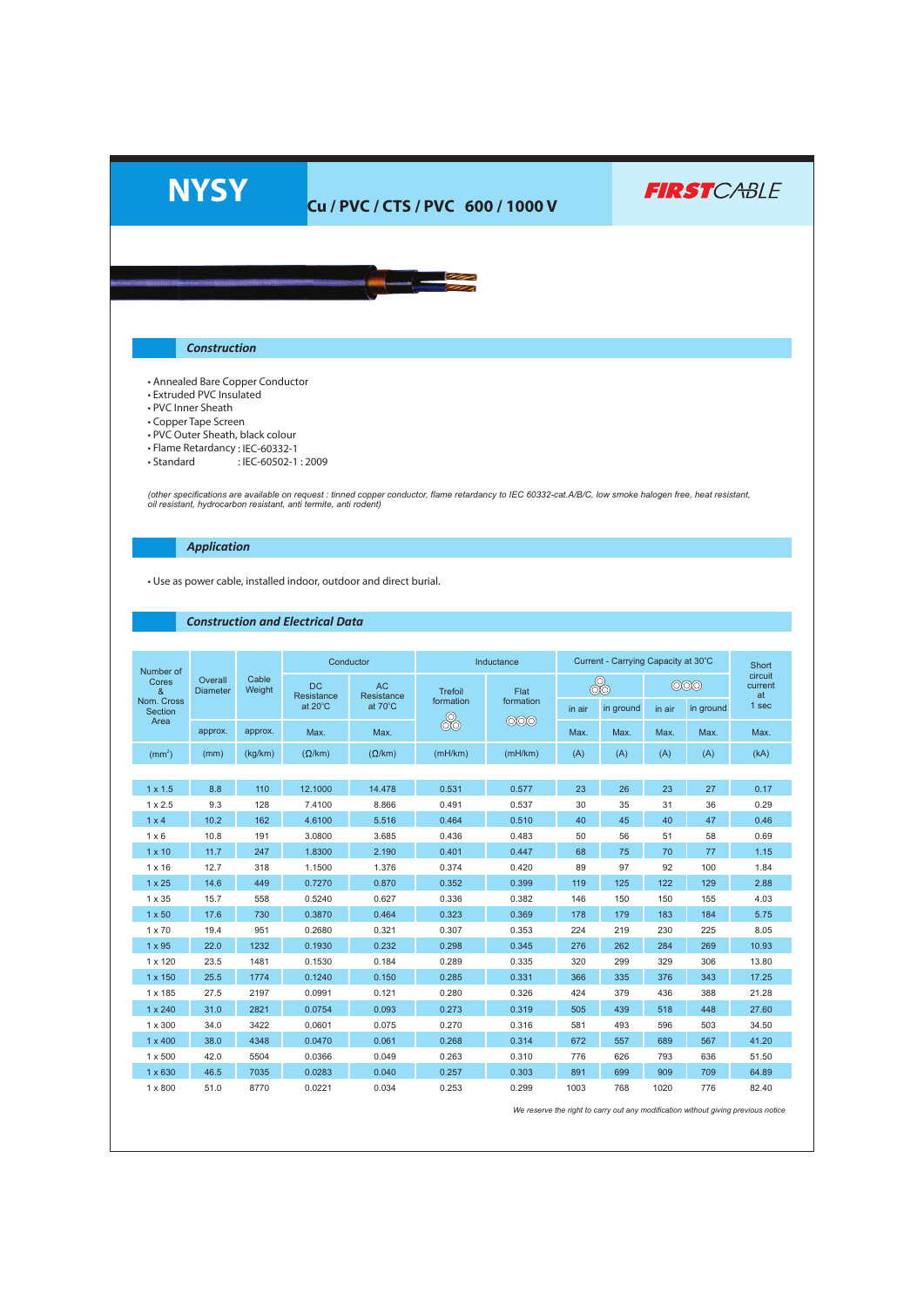| <b>NYSY</b>                             |                            |                 | Cu / PVC / CTS / PVC 600 / 1000 V |                   |                |                                       | <b>FIRST</b> CABLE |                  |  |  |
|-----------------------------------------|----------------------------|-----------------|-----------------------------------|-------------------|----------------|---------------------------------------|--------------------|------------------|--|--|
| <b>Construction and Electrical Data</b> |                            |                 |                                   |                   |                |                                       |                    |                  |  |  |
|                                         |                            |                 |                                   |                   |                |                                       |                    |                  |  |  |
|                                         |                            |                 |                                   |                   |                |                                       |                    |                  |  |  |
| Number of                               |                            | Cable<br>Weight | Conductor                         |                   |                | <b>Current - Carrying</b><br>Capacity |                    | Short<br>circuit |  |  |
| Cores<br>&                              | Overall<br><b>Diameter</b> |                 | DC<br>Resistance                  | AC<br>Resistance  | Inductance     | at 30°C                               |                    | current<br>at    |  |  |
| Nom. Cross<br>Section                   |                            |                 | at $20^{\circ}$ C                 | at $70^{\circ}$ C |                | in air                                | in ground          | 1 sec            |  |  |
| Area                                    | approx.                    | approx.         | Max.                              | Max.              |                | Max.                                  | Max.               | Max.             |  |  |
|                                         |                            |                 |                                   |                   |                |                                       |                    |                  |  |  |
| (mm <sup>2</sup> )                      | (mm)                       | (kg/km)         | $(\Omega/km)$                     | $(\Omega/km)$     | (mH/km)        | (A)                                   | (A)                | (kA)             |  |  |
|                                         |                            |                 |                                   |                   |                |                                       |                    |                  |  |  |
| $2 \times 1.5$                          | 12.2                       | 206             | 12.1000                           | 14.478            | 0.328          | 23                                    | 28                 | 0.17             |  |  |
| $2 \times 2.5$                          | 13.2                       | 249             | 7.4100                            | 8.866             | 0.304          | 31                                    | 37                 | 0.29             |  |  |
| $2 \times 4$                            | 15.1                       | 336             | 4.6100                            | 5.516             | 0.303          | 41                                    | 48                 | 0.46             |  |  |
| $2 \times 6$                            | 16.3                       | 405             | 3.0800                            | 3.685             | 0.288          | 52                                    | 60                 | 0.69             |  |  |
| $2 \times 10$                           | 18.2<br>20.5               | 543<br>716      | 1.8300<br>1.1500                  | 2.190<br>1.376    | 0.269<br>0.255 | 71<br>94                              | 81<br>105          | 1.15<br>1.84     |  |  |
| $2 \times 16$                           | 23.5                       | 1001            | 0.7270                            | 0.870             | 0.255          | 123                                   | 135                | 2.88             |  |  |
| $2 \times 25$<br>2 x 35                 | 26.0                       | 1270            | 0.5240                            | 0.627             | 0.246          | 152                                   | 163                | 4.03             |  |  |
| $2 \times 50$                           | 29.0                       | 1565            | 0.3870                            | 0.464             | 0.247          | 183                                   | 193                | 5.75             |  |  |
| $2 \times 70$                           | 33.0                       | 2099            | 0.2680                            | 0.321             | 0.238          | 231                                   | 238                | 8.05             |  |  |
| $2 \times 95$                           | 37.5                       | 2821            | 0.1930                            | 0.232             | 0.238          | 282                                   | 283                | 10.93            |  |  |
| $2 \times 120$                          | 40.5                       | 3409            | 0.1530                            | 0.184             | 0.233          | 327                                   | 323                | 13.80            |  |  |
| 2 x 150                                 | 45.0                       | 4176            | 0.1240                            | 0.150             | 0.233          | 373                                   | 362                | 17.25            |  |  |
| 2 x 185                                 | 50.0                       | 5169            | 0.0991                            | 0.121             | 0.233          | 426                                   | 407                | 21.28            |  |  |
| 2 x 240                                 | 56.0                       | 6627            | 0.0754                            | 0.093             | 0.232          | 502                                   | 470                | 27.60            |  |  |
| 2 x 300                                 | 62.0                       | 8203            | 0.0601                            | 0.075             | 0.231          | 572                                   | 527                | 34.50            |  |  |
|                                         |                            |                 |                                   |                   |                |                                       |                    |                  |  |  |
| $3 \times 1.5$                          | 12.8                       | 232             | 12.1000                           | 14.478            | 0.328          | 20                                    | 24                 | 0.17             |  |  |
| $3 \times 2.5$                          | 13.8                       | 285             | 7.4100                            | 8.866             | 0.304          | 26                                    | 31                 | 0.29             |  |  |
| $3 \times 4$                            | 15.9                       | 392             | 4.6100                            | 5.516             | 0.303          | 35                                    | 41                 | 0.46             |  |  |
| 3 × 6                                   | 17.1                       | 480             | 3.0800                            | 3.685             | 0.288          | 44                                    | 51                 | 0.69             |  |  |
| $3 \times 10$                           | 19.2                       | 657             | 1.8300                            | 2.190             | 0.269          | 60                                    | 68                 | 1.15             |  |  |
| $3 \times 16$                           | 21.5                       | 883             | 1.1500                            | 1.376             | 0.255          | 80                                    | 89                 | 1.84             |  |  |
| $3 \times 25$                           | 25.0                       | 1254            | 0.7270                            | 0.870             | 0.255          | 106                                   | 114                | 2.88             |  |  |
| $3 \times 35$                           | 27.5                       | 1610            | 0.5240                            | 0.627             | 0.246          | 130                                   | 138                | 4.03             |  |  |
| $3 \times 50$                           | 30.0                       | 1900            | 0.3870                            | 0.464             | 0.247          | 163                                   | 169                | 5.75             |  |  |
| $3 \times 70$                           | 34.0                       | 2587            | 0.2680                            | 0.321             | 0.238          | 204                                   | 207                | 8.05             |  |  |
| $3 \times 95$                           | 38.5                       | 3462            | 0.1930                            | 0.232             | 0.238          | 251                                   | 248                | 10.93            |  |  |
| 3 x 120                                 | 41.0                       | 4189            | 0.1530                            | 0.184             | 0.233          | 291                                   | 283                | 13.80            |  |  |
| 3 x 150                                 | 46.0                       | 5173            | 0.1240                            | 0.150             | 0.233          | 332                                   | 316                | 17.25            |  |  |
| 3 x 185                                 | 50.5                       | 6371            | 0.0991                            | 0.121             | 0.233          | 383                                   | 357                | 21.28            |  |  |
| 3 x 240                                 | 57.0                       | 8256            | 0.0754                            | 0.093             | 0.232          | 452                                   | 413                | 27.60            |  |  |
| 3 x 300                                 | 62.0                       | 10161           | 0.0601                            | 0.075             | 0.231          | 518                                   | 464                | 34.50            |  |  |

## **Cu / PVC / CTS / PVC 600 / 1000 V**

*We reserve the right to carry out any modification without giving previous notice*